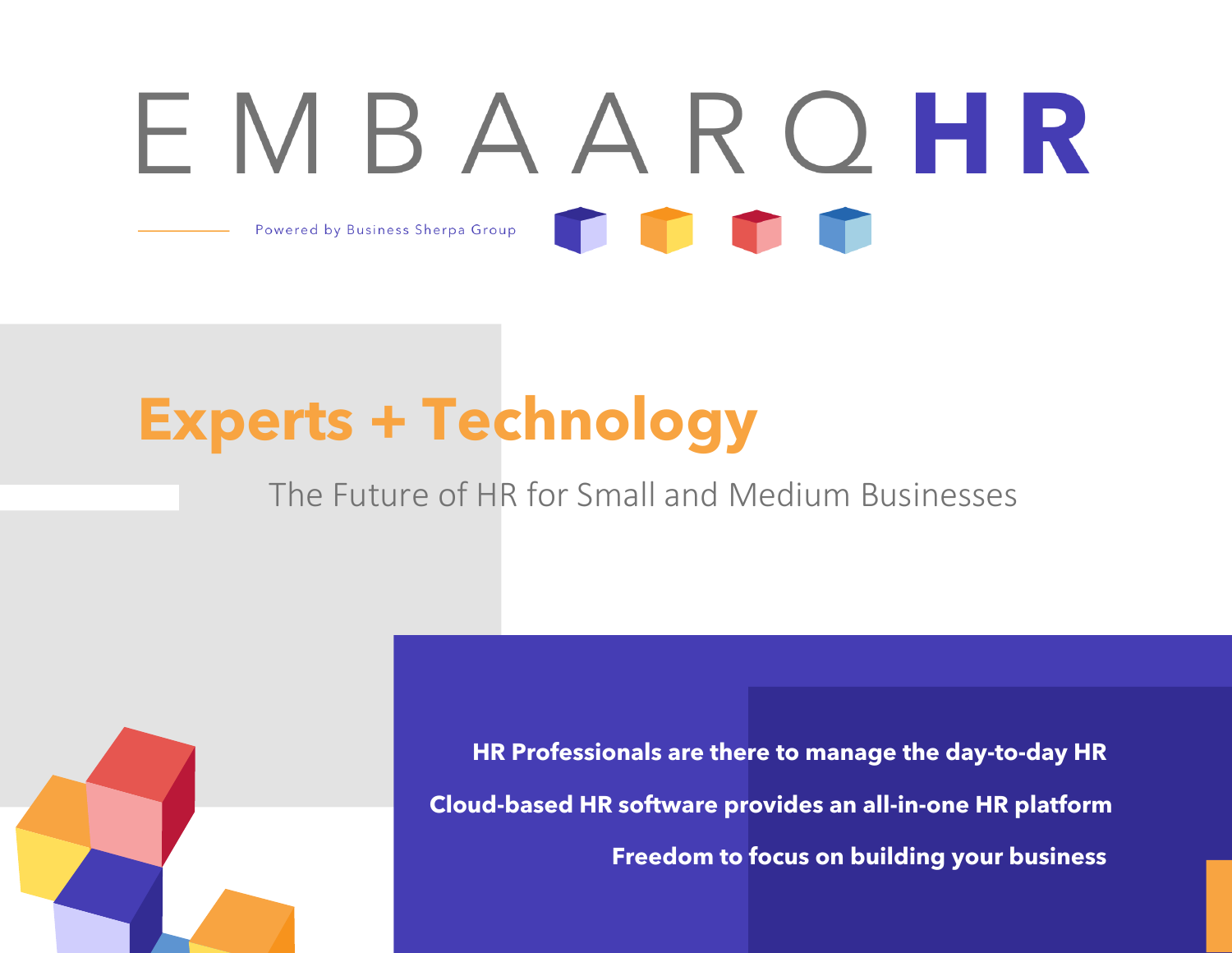

### **HR Experts**

Included is a dedicated HR professional who is there for you, managing your business' ongoing HR needs while also providing guidance to help you act strategically & stay competitive.

### **All-In-One Platform**

Create a more efficient business with anytime access to your entire HR library and personnel data.

Cloud-based software that uses Canadian servers.

All your HR needs are housed in one place, including:

**Training - Onboarding - Compliance - Manuals - Policies - Performance Management - Leave Tracking - and so. much. more.**

Full list of services on page 4!

### **Freedom**

Focus on building your business knowing your HR is taken care of. Cost effective and sustainable for the long-term. Peace of mind knowing your HR is compliant with regulations. Confidence knowing your team's training & development has experts steering it.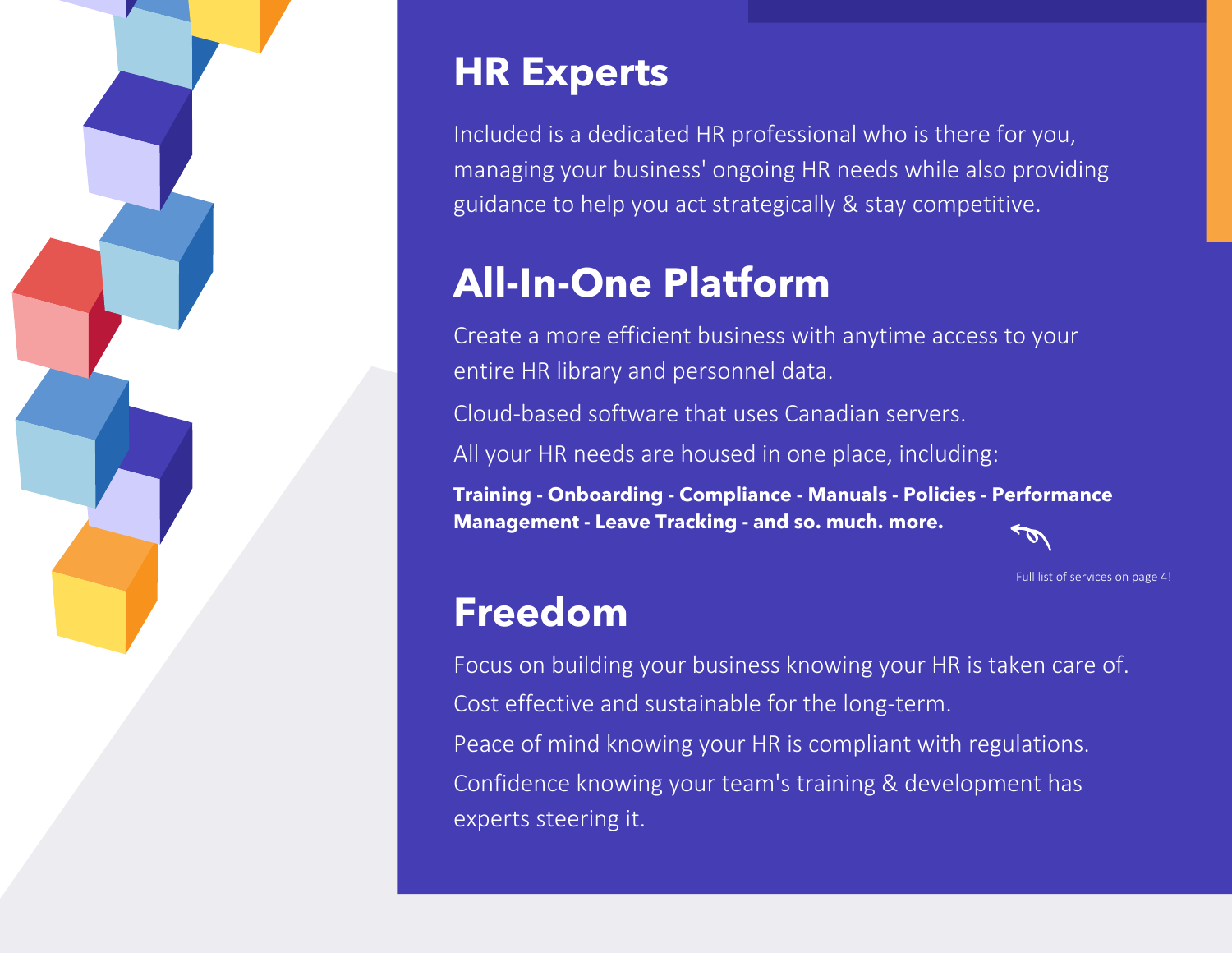# 

### **What EmbaarqHR Looks Like In Action**

What to expect when you use our EmbaarqHR solution

First, you'll be paired with one of our HR experts. Next, we migrate the data for you and setup the system to best meet your organizational needs.

You can be confident that your business is compliant and that you have a dedicated HR resource available to you whenever needed.

Your business will benefit from our suite of policies, tools, and resources that enable you to apply best practices with the help of an HR expert who understands your unique business.

Check out all of the features included with EmbaarqHR on the next page!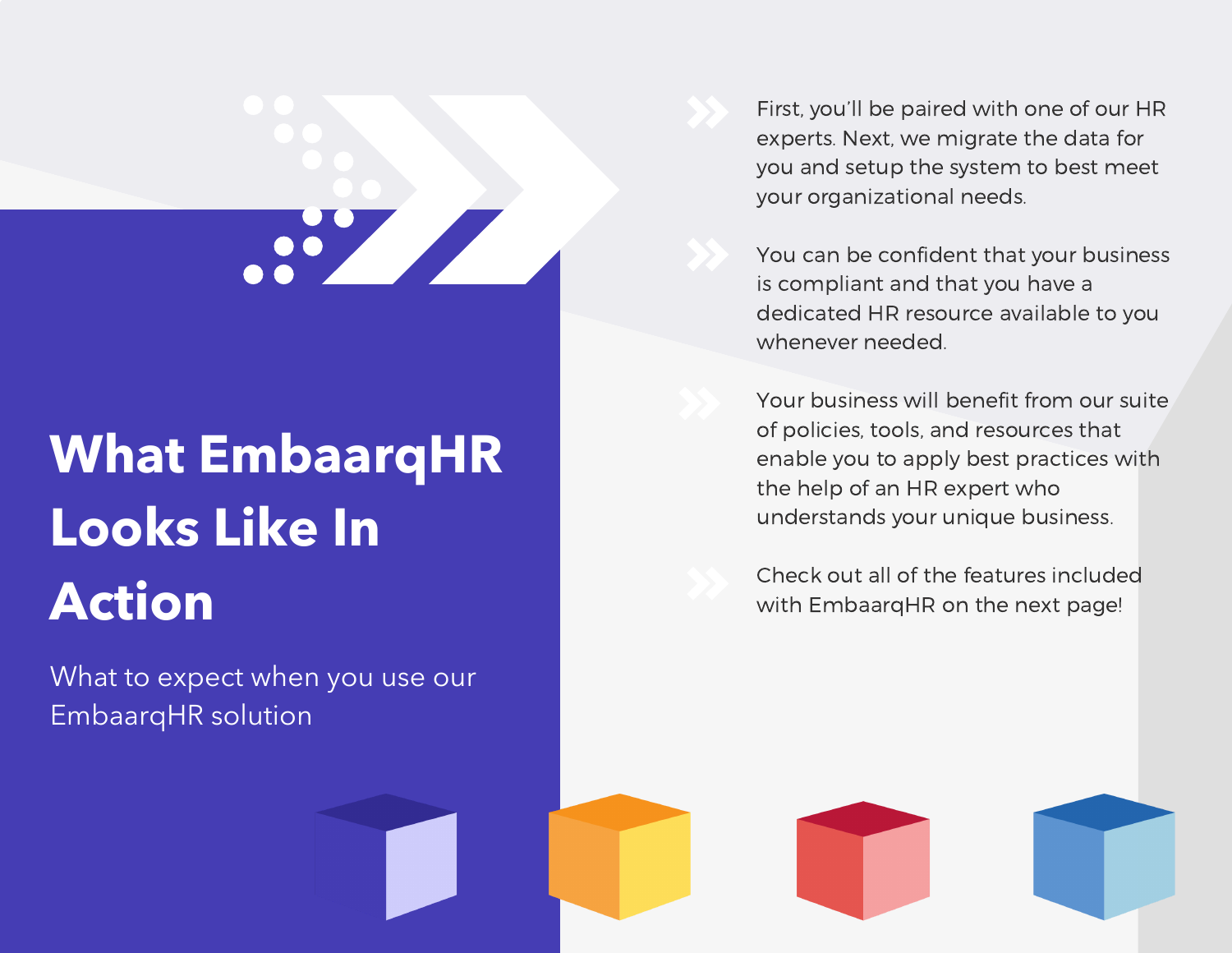### **All-In-One HR Solution**

What is part of EmbaarqHR?

### **All of this is!**

EmbaarqHR is a comprehensive solution and provides the full HR department for smaller businesses:

- HR Experts & Ongoing Support
- All-in-one HR Platform
- Implementation  $\blacktriangledown$
- HR Policies and Practices  $\blacktriangledown$
- HR Template Documents and Tools  $\blacktriangledown$
- Onboarding and Offboarding Procedures
- Employee Engagement Survey
- Required Trainings
- Benefits Enrolment
- Leave Tracking
- Employee Relations
- Health and Safety
- Built-in Performance Management
- Time Scheduling  $\blacktriangledown$
- Payroll Integration
- E-signature

### **Plus optional modules**

Perfect for infrequent needs

- Compensation  $\blacktriangledown$
- Leadership Coaching  $\blacktriangledown$
- Bespoke Learning and Development Programs
- Labour Relations Including Grievance Management
- Culture & Engagement Activities
- Investigations
- Talent Acquisition
- Collective Bargaining
- Performance Management Program Development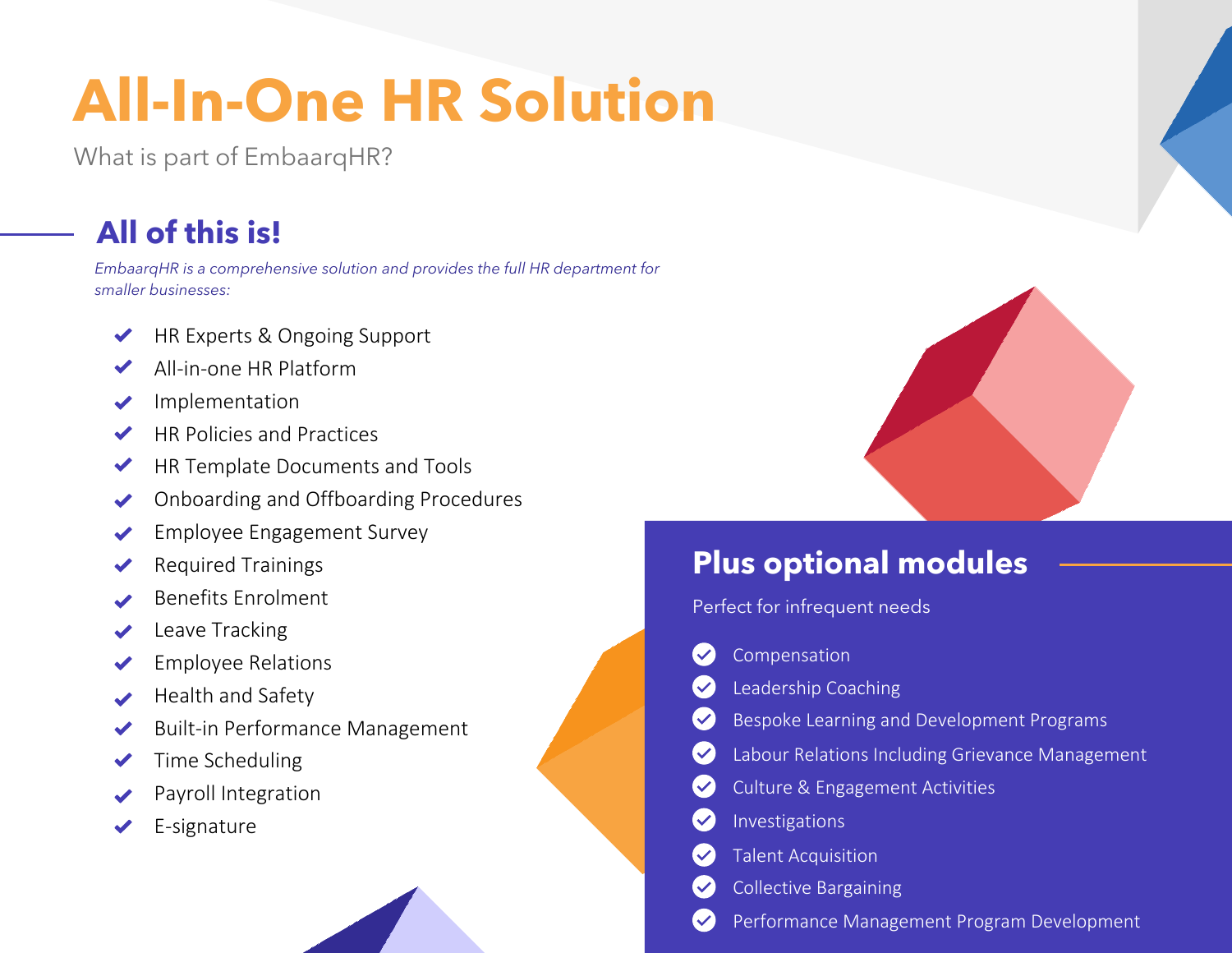#### Embaarq**HR**

#### HR Consultant or Fulltime Employee

HRIS Only

| Cost                                  | \$40/person per month* | \$100+ per hour, \$80,000+ per year | \$7-20/person per month |
|---------------------------------------|------------------------|-------------------------------------|-------------------------|
| HR Experts & Ongoing Support          |                        |                                     | $\sf X$                 |
| All-in-one HR Platform                |                        | X                                   |                         |
| Implementation*                       |                        | X                                   | Sometimes               |
| HR Policies and Practices             |                        |                                     | $\mathsf X$             |
| HR Template Documents and Tools       |                        | Sometimes                           | X                       |
| Onboarding and Offboarding Procedures |                        |                                     | $\times$                |
| <b>Employee Engagement Survey</b>     |                        | Sometimes                           | Sometimes               |
| <b>Required Trainings</b>             |                        | Manual                              | $\mathsf X$             |
| <b>Benefits Enrolment</b>             |                        |                                     | $\mathsf{X}$            |
| Leave Tracking                        |                        | X                                   |                         |
| <b>Employee Relations</b>             |                        | Manual                              | $\mathsf X$             |
| Health and Safety                     |                        | Manual                              | Sometimes               |
| Built-in Performance Management       |                        | Χ                                   | Sometimes               |
| Time Scheduling                       |                        | X                                   |                         |
| Payroll Integration                   |                        | X                                   | Sometimes               |
| E-signature                           |                        | $\mathsf X$                         | Sometimes               |

\*Implementation is always included with EmbaarqHR. However, one-time implementation fees are separate, which is standard practice with HRIS' as well.